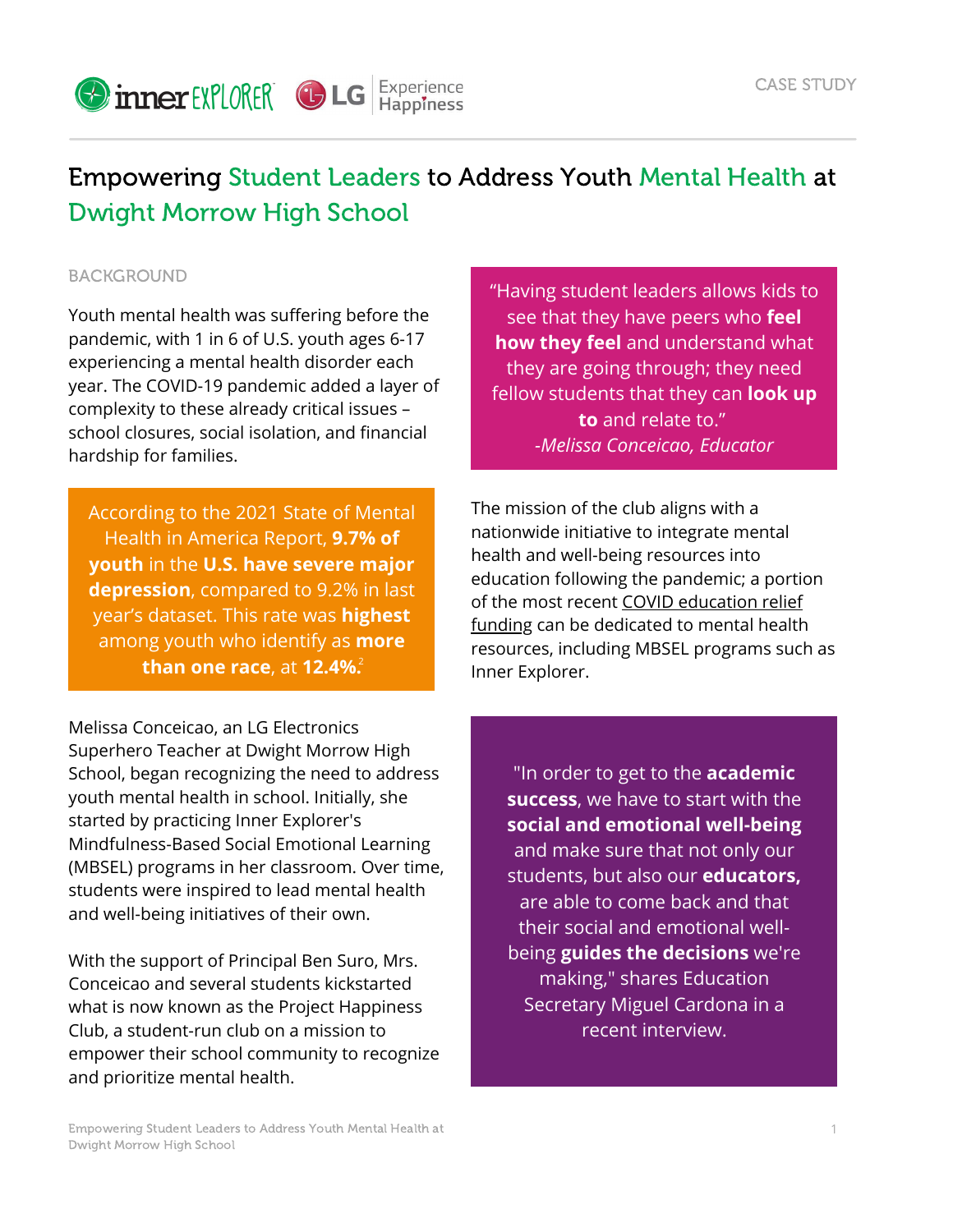

#### CLUB INITIATIVES

One of the club's first initiatives was promoting the Inner Explorer 21-Day Quest, with the goal of instilling **the habit of daily mindfulness** practice as a **preventative mental health tool.** Implementing a consistent mindfulness practice ensures that students, staff, and families gain skills such as self-awareness and emotional regulation. As a result, the health and well-being of an entire school community improves by fostering **connection**, **compassion**, and **understanding** of oneself and each other through a shared practice.

"Our team, our students, and their families are experiencing a lot of **trauma.** The best way to help is to ensure people feel **safe, acknowledged, and heard. Mindfulness-Based Social Emotional Learning** teaches us skills we can use to make that happen." *-Ben Suro, School Principal*

Dwight Morrow High School 21-Day Quest participants **increased their engagement with the Inner Explorer program by an average of 371% after its completion.** This change demonstrates an improvement in practice habit on average **from** *once* **a week to** *three* **or** *four* **times a week.** When practiced *daily*, Inner Explorer has been proven to **reduce stress**, as well as improve **average G.P.A**. and **reading, math, and science** grades.



Other club projects include writing over **300 thank you notes** to school staff, planning an end-ofthe-year **reflection survey** on how the club can best support students the following school year, and hosting a **Q&A for incoming underclassmen**.

Many of the club projects are inspired by the **six sustainable happiness skills**, as defined by the LG [Experience](https://www.lgexperiencehappiness.com/happiness-skills/) Happiness initiative: mindfulness, generosity, gratitude, human connection, purpose, and positive outlook.

"We plan to incorporate the LG Experience Happiness initiative resources, such as **printables and digital downloads**, into club initiatives for the coming school year," Melissa says.

CASE STUDY